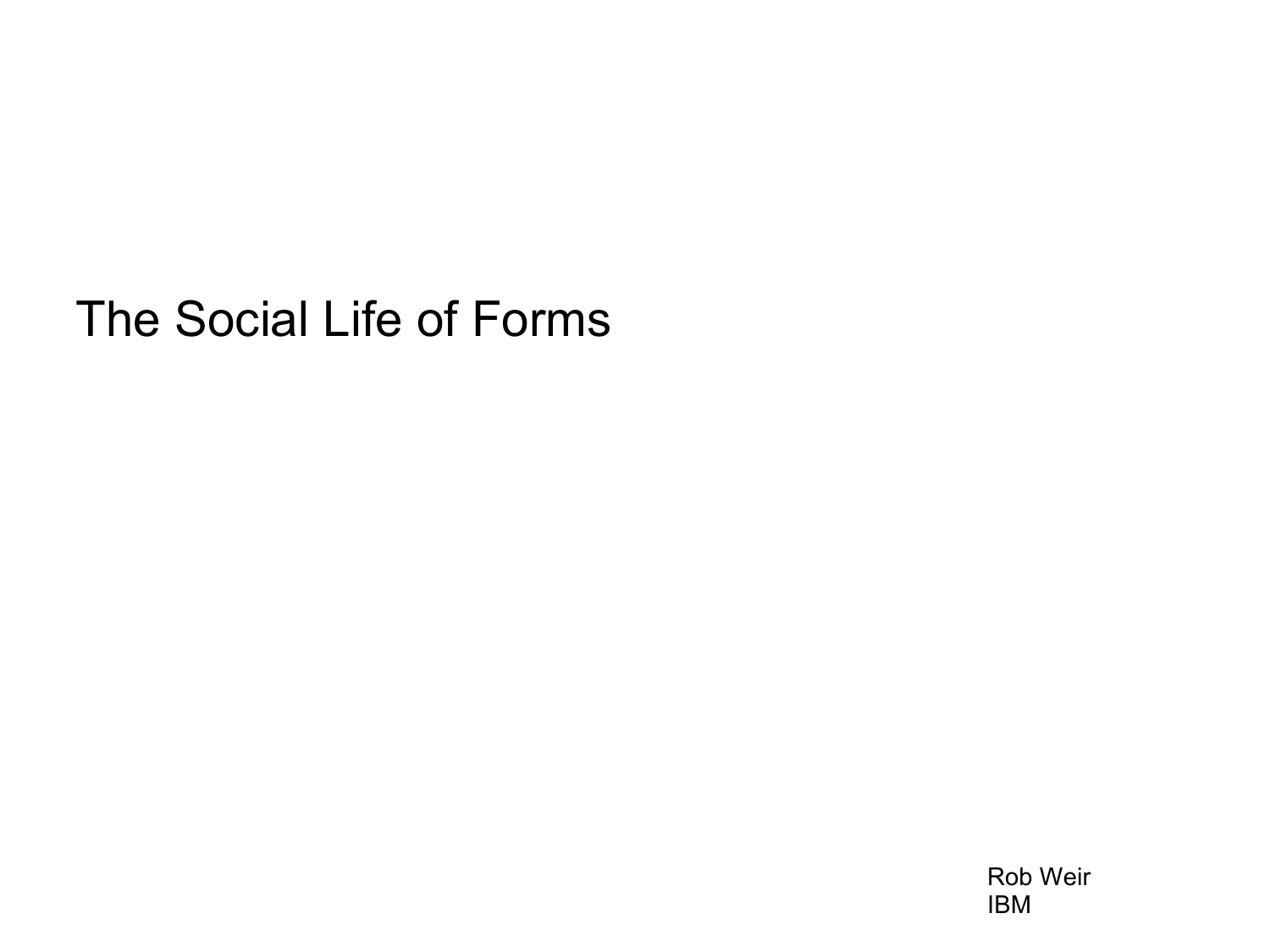## How to speak like you're from Boston (Bahstin)

- 1.Loss of post-vocalic 'r'
	- 1. Park the car in Harvard Yard  $\rightarrow$  Pahk the ca in Havad Yad
- 2.But 'r' is preserved if followed by vowel
	- 1. Is the bar open?  $\rightarrow$  iz de bar opin? Or iz de ba ropin?
- 3.But 'r' is added to the end of some words, for no particular reason:
	- 1. Idea  $\rightarrow$  ideer
	- 2. Korea  $\rightarrow$  Koreer
	- 3. But note that Career  $\rightarrow$  Korea, per rule 1.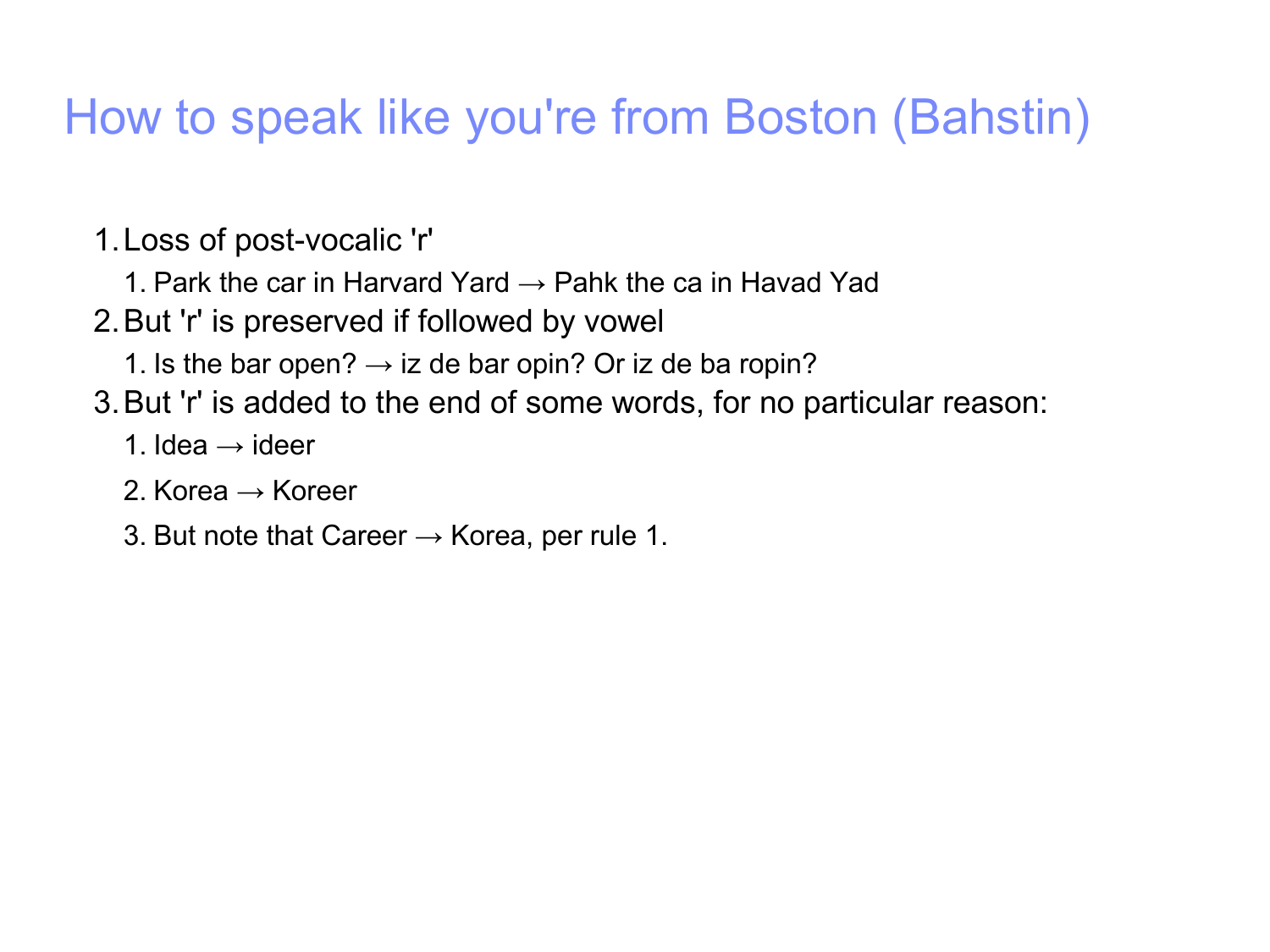## Obligatory Quote from someone smarter than me

"XML lets organizations benefit from structured, predictable documents. Thus, XML breeds forms. QED."

-David Weinberger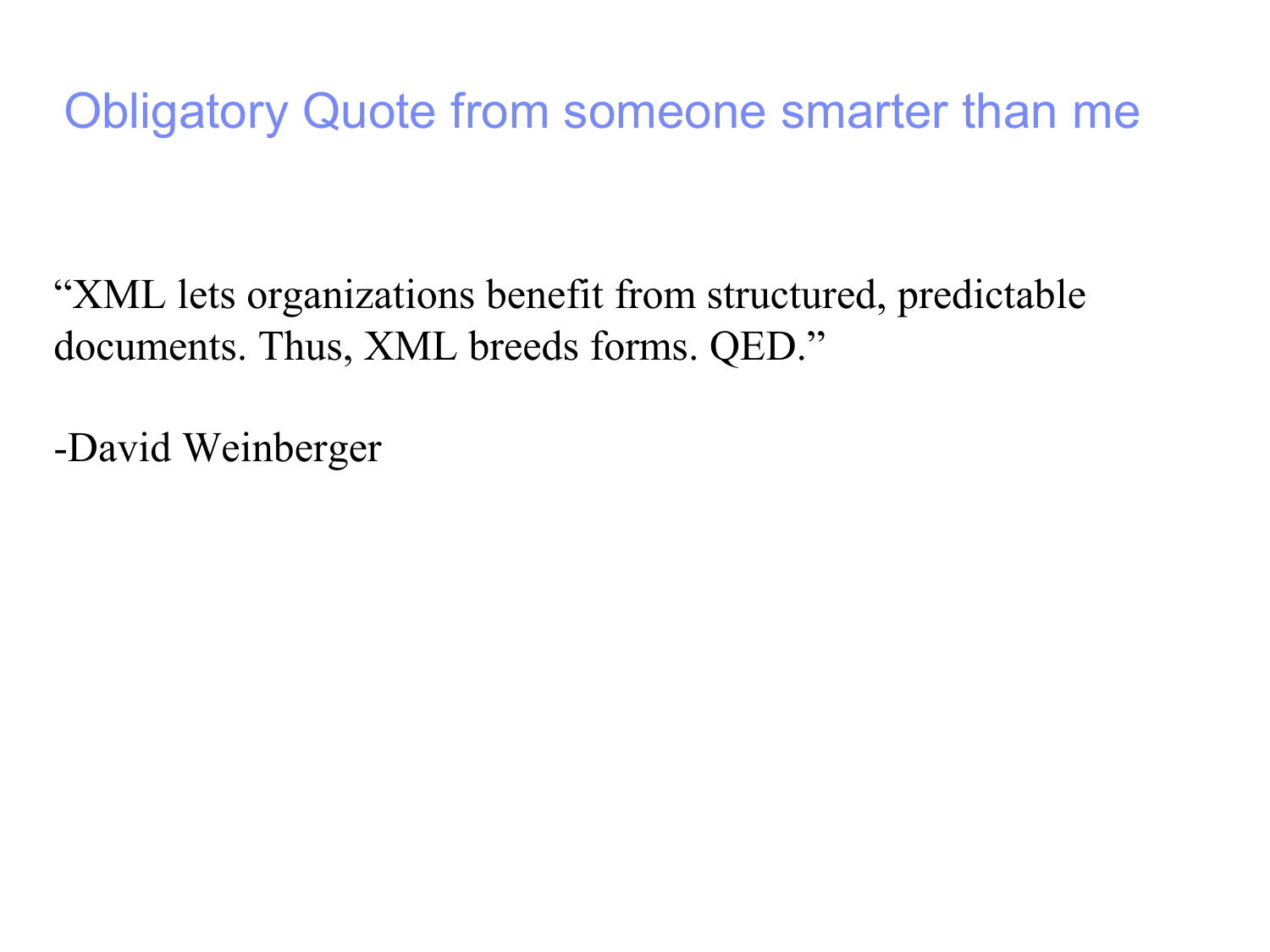## Obligatory Block Diagram

| Ŋн              |          |                 |           |                            |           |                      |                    |                     |                          |                     |                    |                      |                      |            |            |                            | He                     |
|-----------------|----------|-----------------|-----------|----------------------------|-----------|----------------------|--------------------|---------------------|--------------------------|---------------------|--------------------|----------------------|----------------------|------------|------------|----------------------------|------------------------|
| 3<br>Ц          | 4<br>Be  |                 |           |                            |           |                      |                    |                     |                          |                     |                    |                      | 6<br>C.              | Ν          | O          | 9.                         | 10<br>Ne.              |
| 11<br>Na        | 12<br>Mg |                 |           |                            |           |                      |                    |                     |                          |                     |                    | 13<br>$\mathsf{A}$   | 14<br>Si             | 15<br>P    | 16<br>s    | 17<br>СI                   | 18<br>Ar               |
| 19<br>Κ         | 20<br>Ca | 21<br><b>Sc</b> | 22<br>Τì  | 23                         | 24<br>Сr  | 25<br>Mn             | 26<br>Fe           | 27<br>Co            | 28<br>Ni                 | 29<br>Cu            | 30<br>Zn           | 31<br>Ga             | 32<br>Ge             | 33<br>As   | 34<br>Se:  | 35<br>Br                   | 36<br>Kr               |
| 37<br><b>Rb</b> | 38<br>Sr | 39<br>Y         | 40<br>Zr  | 41<br><b>N<sub>b</sub></b> | 42<br>Mo. | 43<br>Тc<br>- -      | 44<br><b>Ru</b>    | 45<br><b>Rh</b>     | 46<br>Pd                 | 47<br>Ag            | 48<br>Cd           | 49<br>ln.            | 50<br><b>Sn</b>      | 51<br>Sb   | 52<br>Тe   | 53                         | 54<br>Xe               |
| 55<br>Cs        | 56<br>Ba | $\star$         | 72<br>Hf  | 73<br>Ta                   | 74<br>W   | 75<br><b>Re</b>      | 76<br><b>Os</b>    | 77<br>-lr           | 78<br>Pt                 | 79<br>Au            | 80<br>Hg           | 81<br>T1             | 82<br>P <sub>b</sub> | 83<br>Bi   | 84<br>Po   | 85<br>At                   | 86<br><b>Rn</b>        |
| --<br>87<br>Fr  | 88<br>Ra | $\star\star$    | 104<br>Rf | 105<br>ж<br>Db             | 106<br>Sg | 107<br><b>Bh</b><br> | 108<br>×<br>Hs<br> | 109<br>÷<br>Mt<br>÷ | 110<br>Ds                | 111<br>Rg           | 112<br><b>Uub</b>  | 113<br>÷<br>Uut<br>÷ | 114<br>Uuq           | 115<br>Uup | 116<br>Uuh | 117<br>Uus                 | 118<br>Uuo<br><u>i</u> |
| * Lanthanides   |          |                 | 57<br>La  | 58<br>Ce.                  | 59<br>Pr  | 60<br>Nd             | 61<br>Pm           | 62<br>Sm            | 63<br>Eu                 | 64<br>Gd            | 65<br>Tb           | 66<br>Dy             | 67<br>Ho             | 68<br>Er   | 69<br>Tm   | 70<br>Yb                   | 71<br>Lu               |
| ** Actinides.   |          | 89<br>Ac        | 90<br>Th  | 91<br>Pa                   | 92        | 93<br><b>Np</b>      | 94<br>Pu           | 95<br>Am            | .<br>96<br>$\mathsf{Cm}$ | <br>97<br><b>Bk</b> | .<br>98<br>÷<br>Cf | 99<br>Es             | 100<br>Fm            | 101<br>Md  | 102<br>No  | -------------<br>103<br>Lr |                        |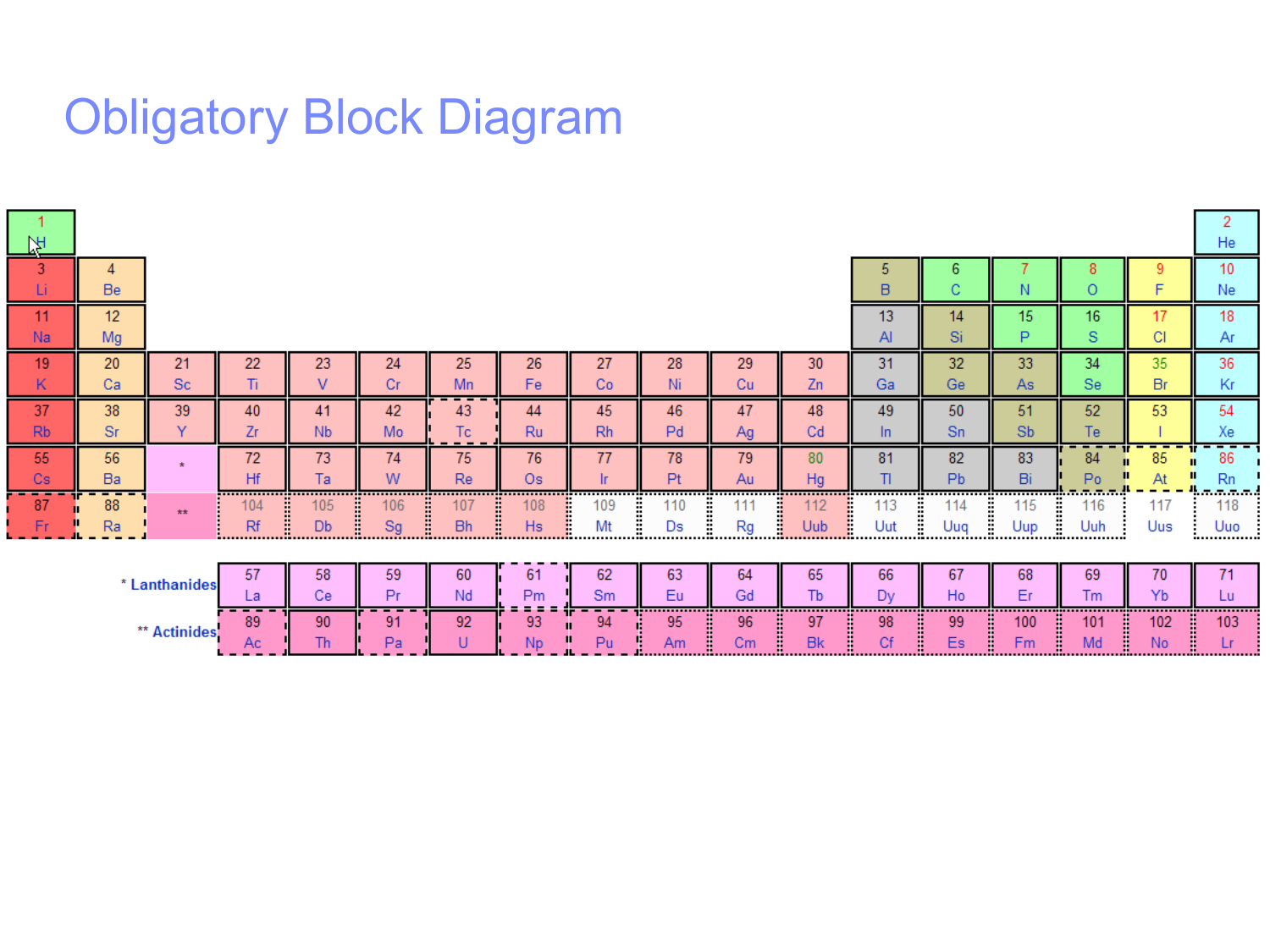### Obligatory reference to antiquity

Aramaic tax receipt from 355BC

On the 16th of Tammuz, year 4 of King Artaxerxes,

Halfat brought barley: 1 kor, 12 seah, 3 qab wheat: 1 kor, 5 seah, 4 qab

15 day returns with receipt. Opened packages will receive store credit only. Not returns on display models or other as-is items.

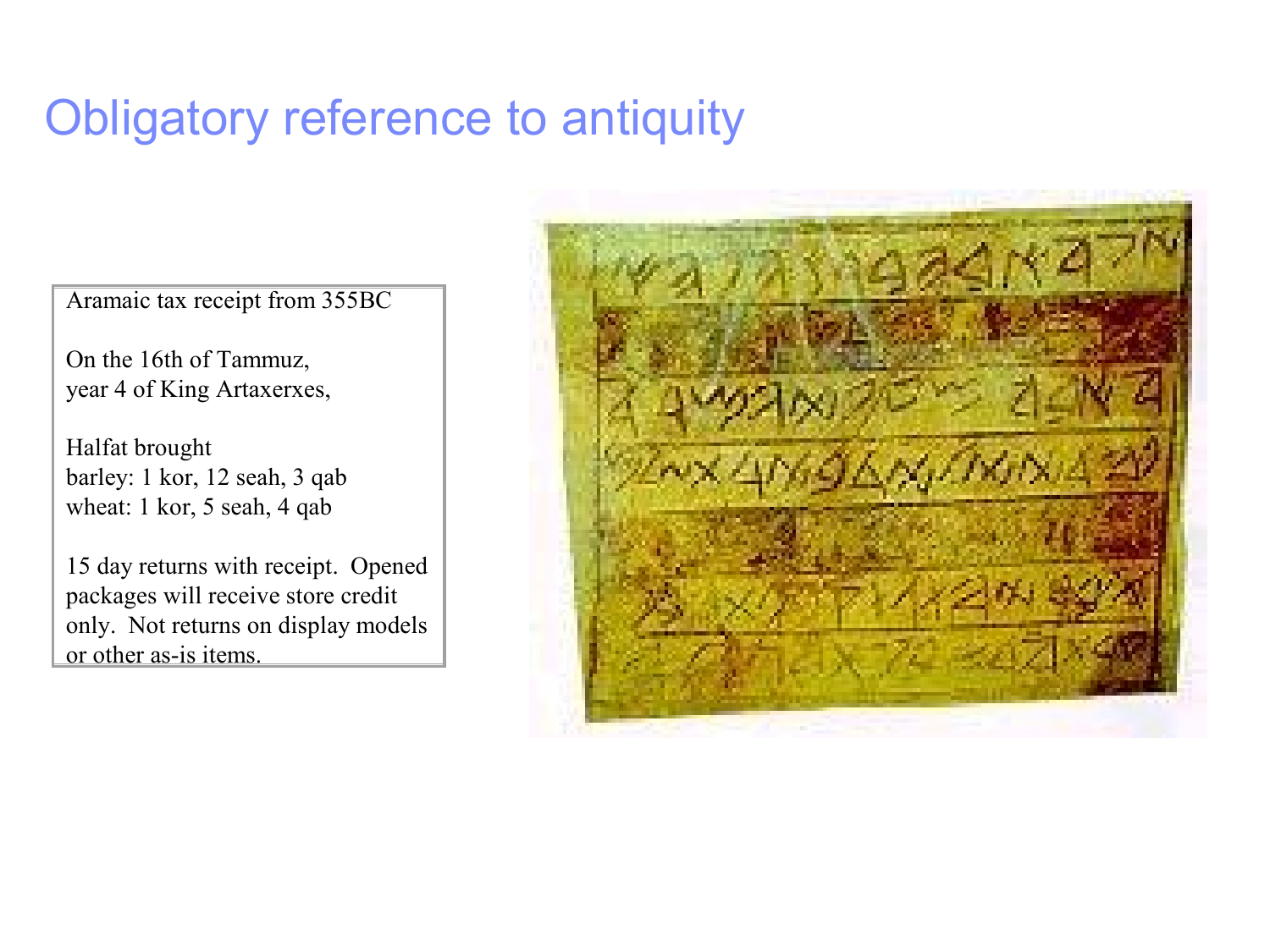#### Times have not changed much

- **Then as now, the greatest producers and consumers of documents are** bureaucracies:
	- Government at all levels (federal, state, municipal)
	- Insurance
	- Healthcare
	- Banking
	- And business that deal with the above:
		- Regulated industries (securities, etc.)
		- Corporate HR departments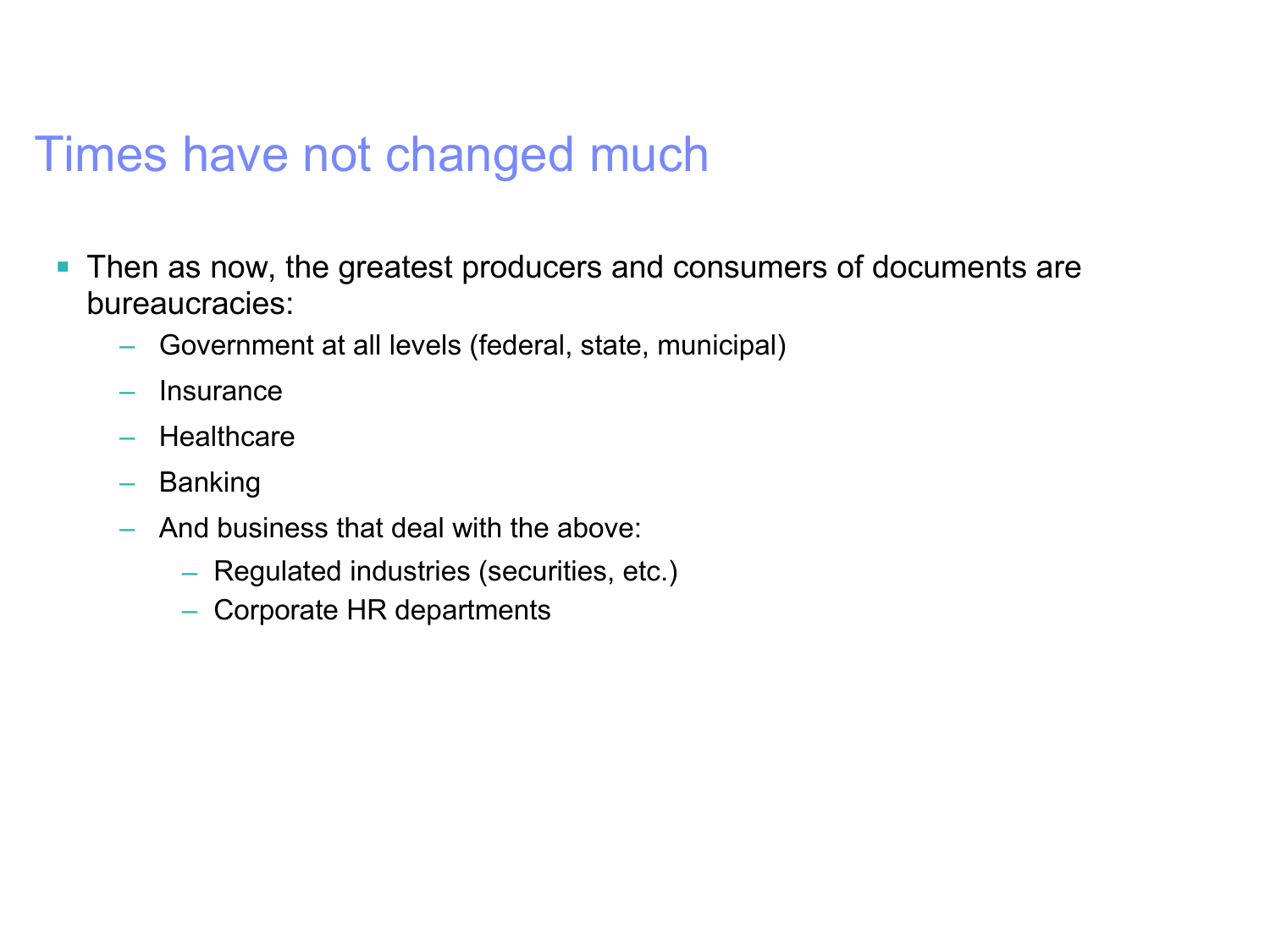# In the beginning...

- First attested written use of the word "form" is in a critical portrait of industrial era bureaucracy – Charles Dickens's *Little Dorrit (1855)*
	- The waiting-rooms of that Department soon began to be familiar with his presence, and he was generally ushered into them by its janitors much as a pickpocket might be shown into a police-office; the principal difference being that the object of the latter class of public business is to keep the pickpocket, while the Circumlocution object was to get rid of Clennam. However, he was resolved to stick to the Great Department; **and so the work of form-filling, corresponding, minuting, memorandum-making, signing, counter-signing, countercounter-signing, referring backwards and forwards, and referring sideways, crosswise, and zig-zag, recommenced.**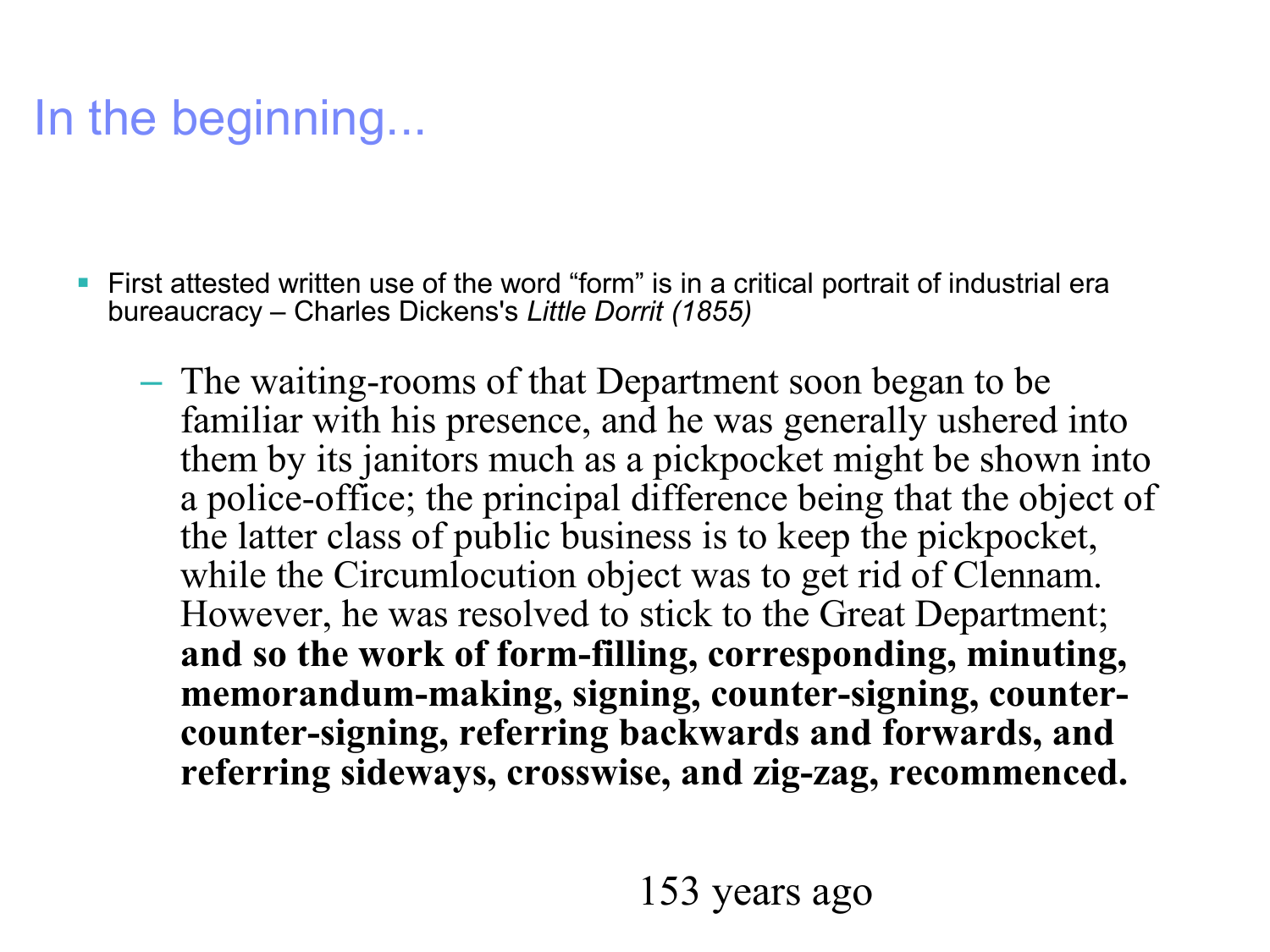### Historic forms cost drivers

- **Production**
- **Distribution**
- **Data entry**
- **Submission**
- **Reproduction**
- **Retrieval**
- **Processing**

We can see how these have been addressed over time...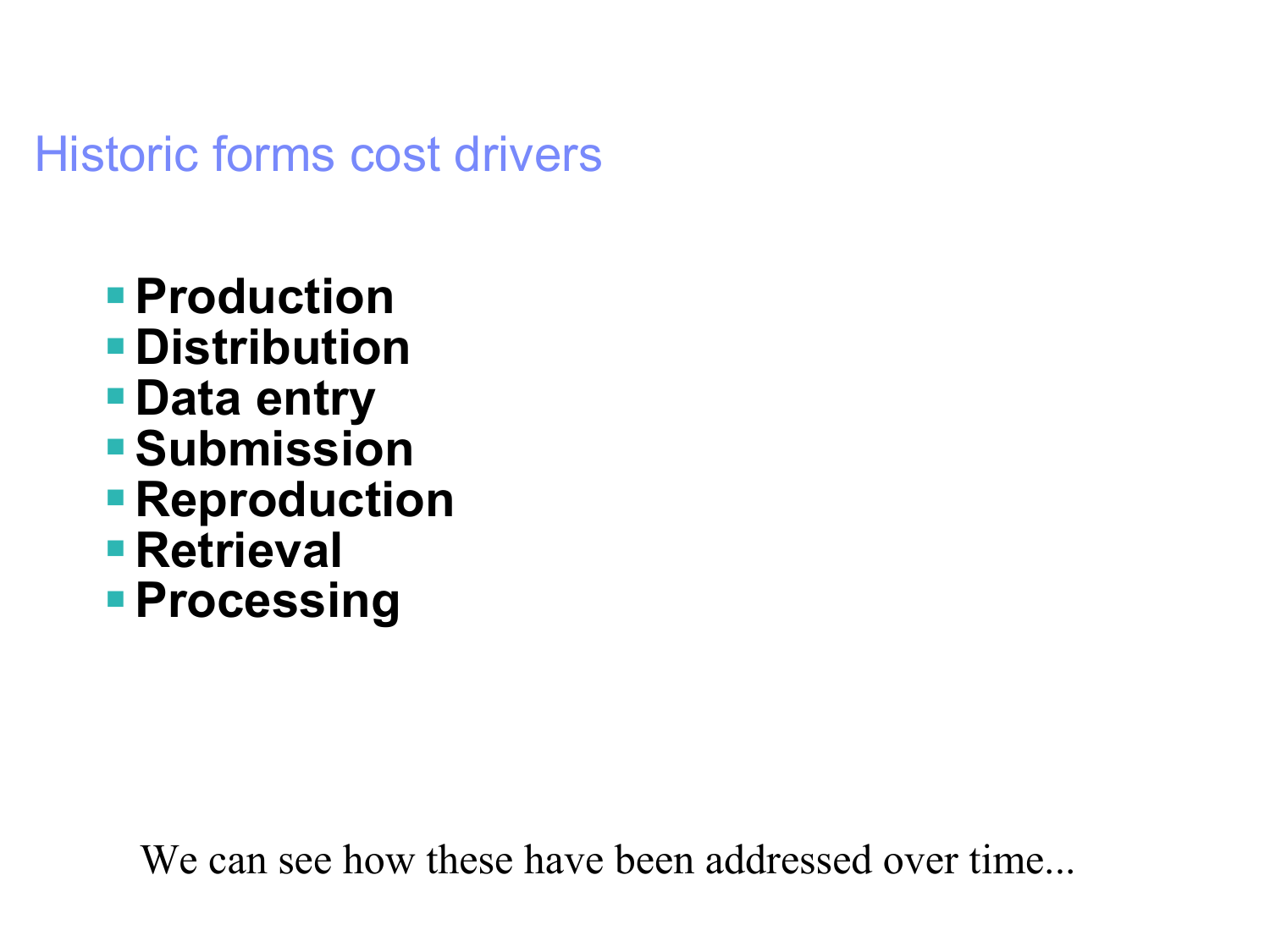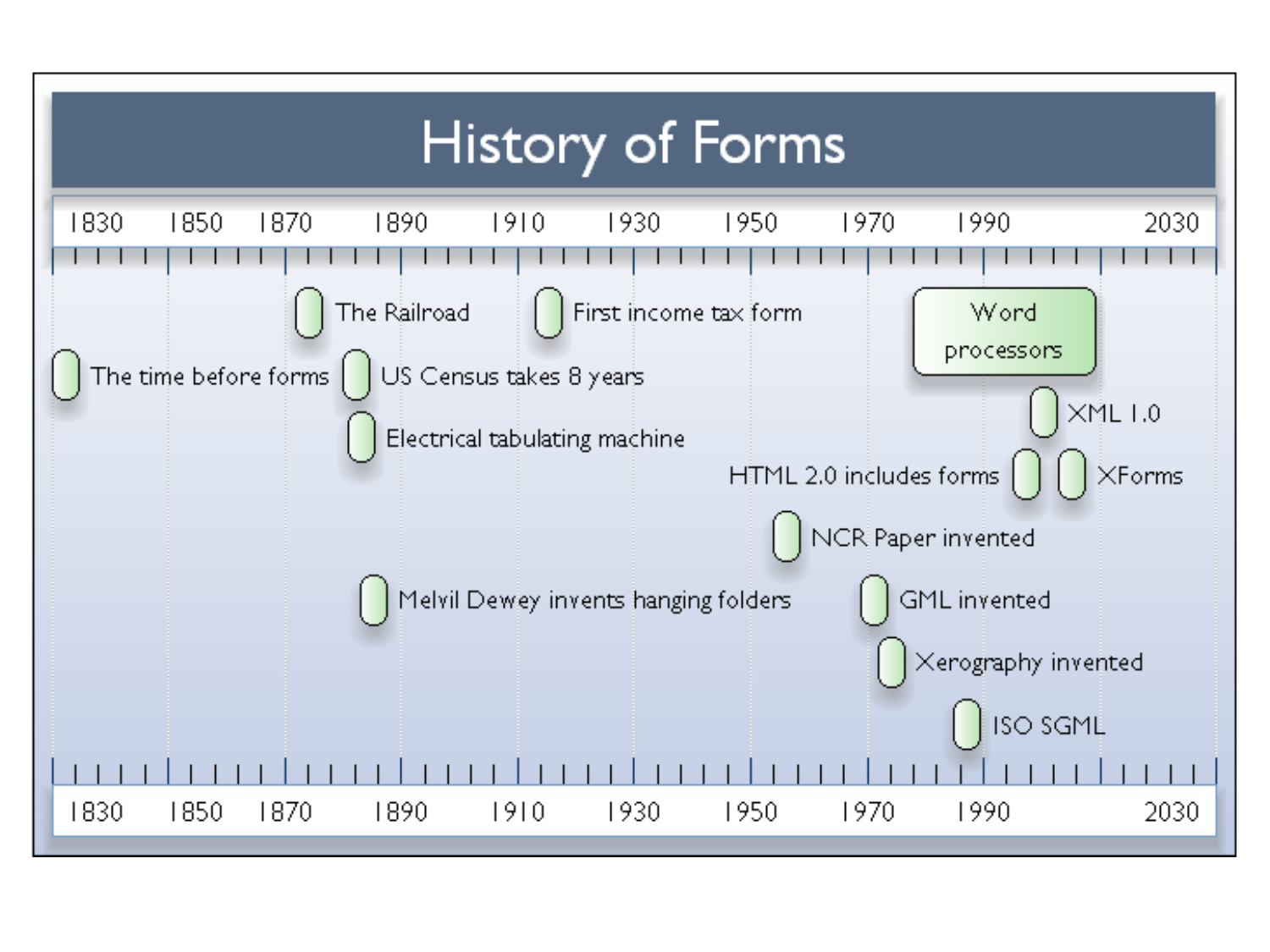## Where do we stand today with electronic forms?

- **Production** of forms today requires a team of highly-skilled specialists rather than a entry level office clerk – so form production costs are up. Not just a technical issue:
	- Requirements, perhaps internally developed, or statutory
	- Data model definition, perhaps to match corporate or industry schemas
	- Layout of form elements
	- Coding of application logic
	- Reviews: legal, department, accessibility, usability, test
	- Change management / archiving
- **Distribution** of forms is practically free with the Internet
- **Filling out** of forms hasn't changed appreciably in 100 years. We type rather than write (sometimes).
- **Submission** is also nearly free on the internet, but often data is submitted on paper and then entered into computer
- **Reproduction** can be had for the price of storage
- **Retrieval** is much cheaper, no more shelves of forms or tapes
- **Processing**, where it can be automated is cheaper, but still many business processes are not automated or automated in unconnected applications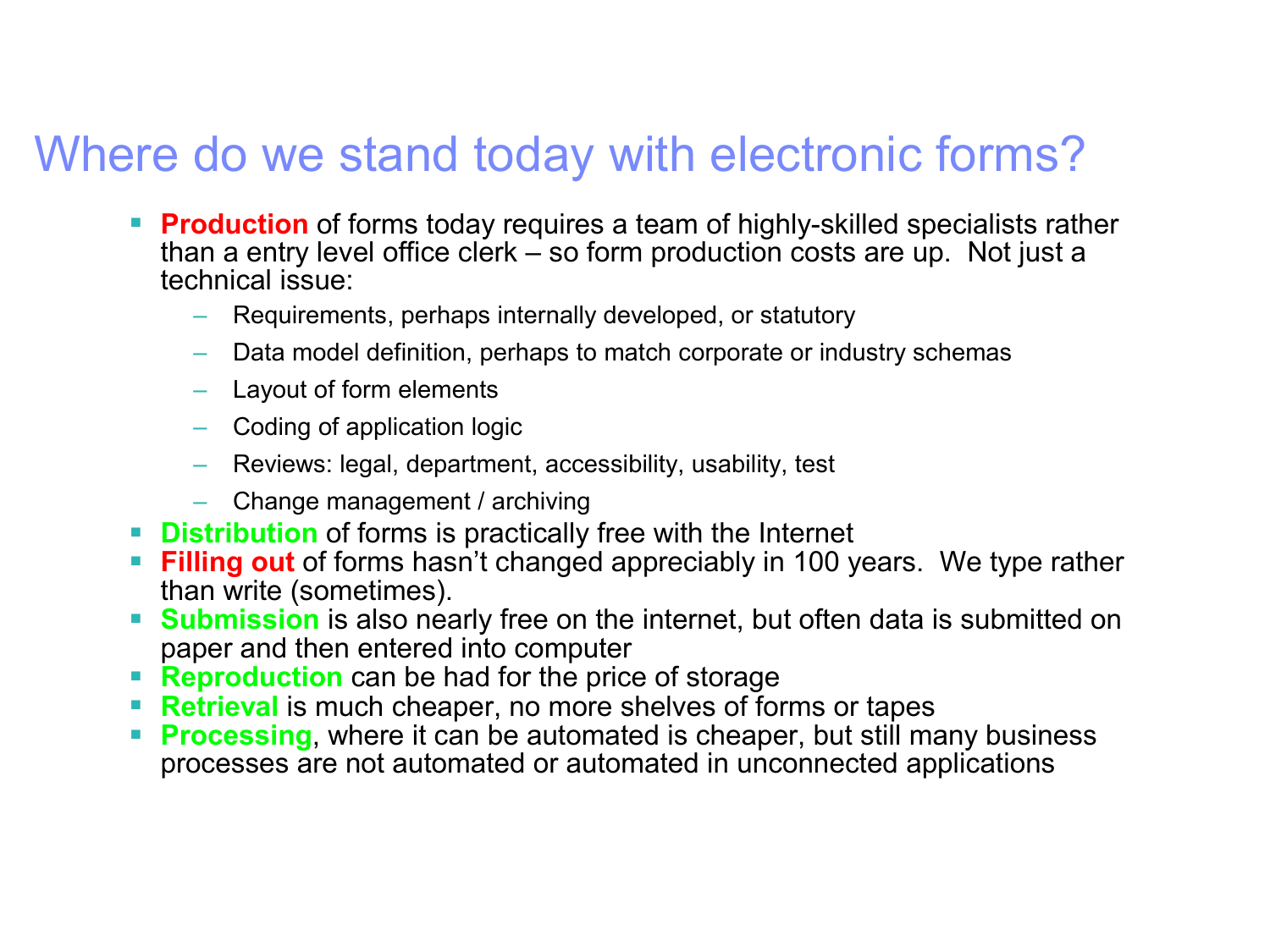#### New challenges

- Scalability US government has 17,000+ online forms today. How does one manage design, approval and deployment on this scale, especially with a high rate of change, both anticipated (annual) or on-demand (new legislation, court decision or executive order)
- **Collaboration: forms development is a cross-team** development activity, very much like software development. How do the tools support this?
- Multi-device, multi-channel, multi-mode delivery paper isn't enough. HTML isn't enough. We want it at our fingertips via mobile devices, via IM, via email, phone, etc.
- Search -- What is easier, having the user find the form, or having the form find the user?
- **Unique challenges of G2C communications can't assume** tech savvy users with latest browser upgrades and high end systems with broadband connections. Also, accessibility requirements. In a census or on-line voting, lack of access is not just a technical question, it is a civil rights issue.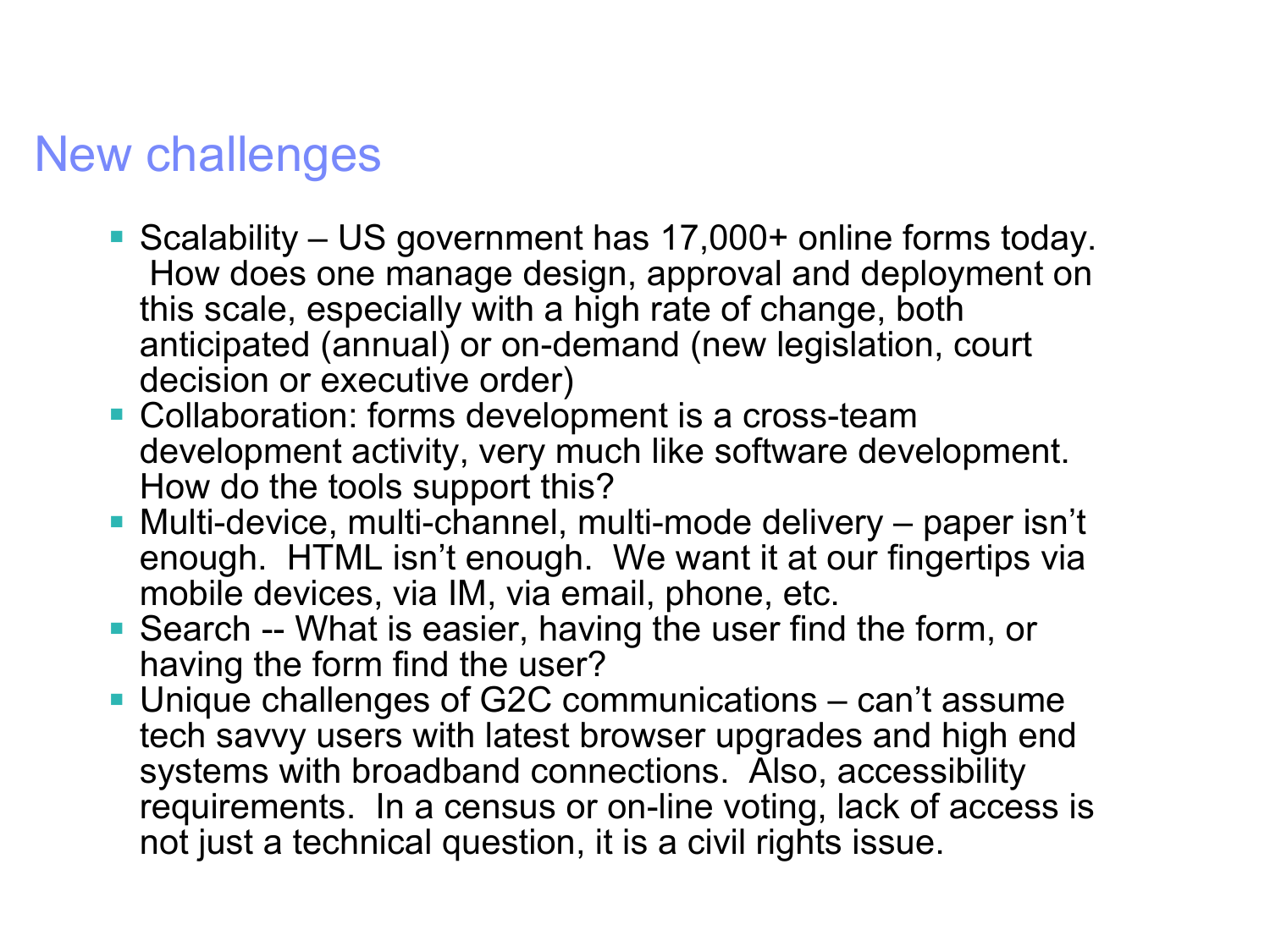# Typical Electronic Forms Features

- Fields
	- have data types
	- have captions/labels
	- have constraints
	- have error messages
	- can be grouped
	- have a control type (listbox versus group control versus edit control, etc.)
	- can be active/inactive (grayed out)
	- can be read-only or editable
- Forms
	- contain one or more fields
	- also contain static text
	- dependencies between fields (calculation chains)
	- data awareness (receive data from a database)
	- submission to database, to web server, to web service, via email
	- schema awareness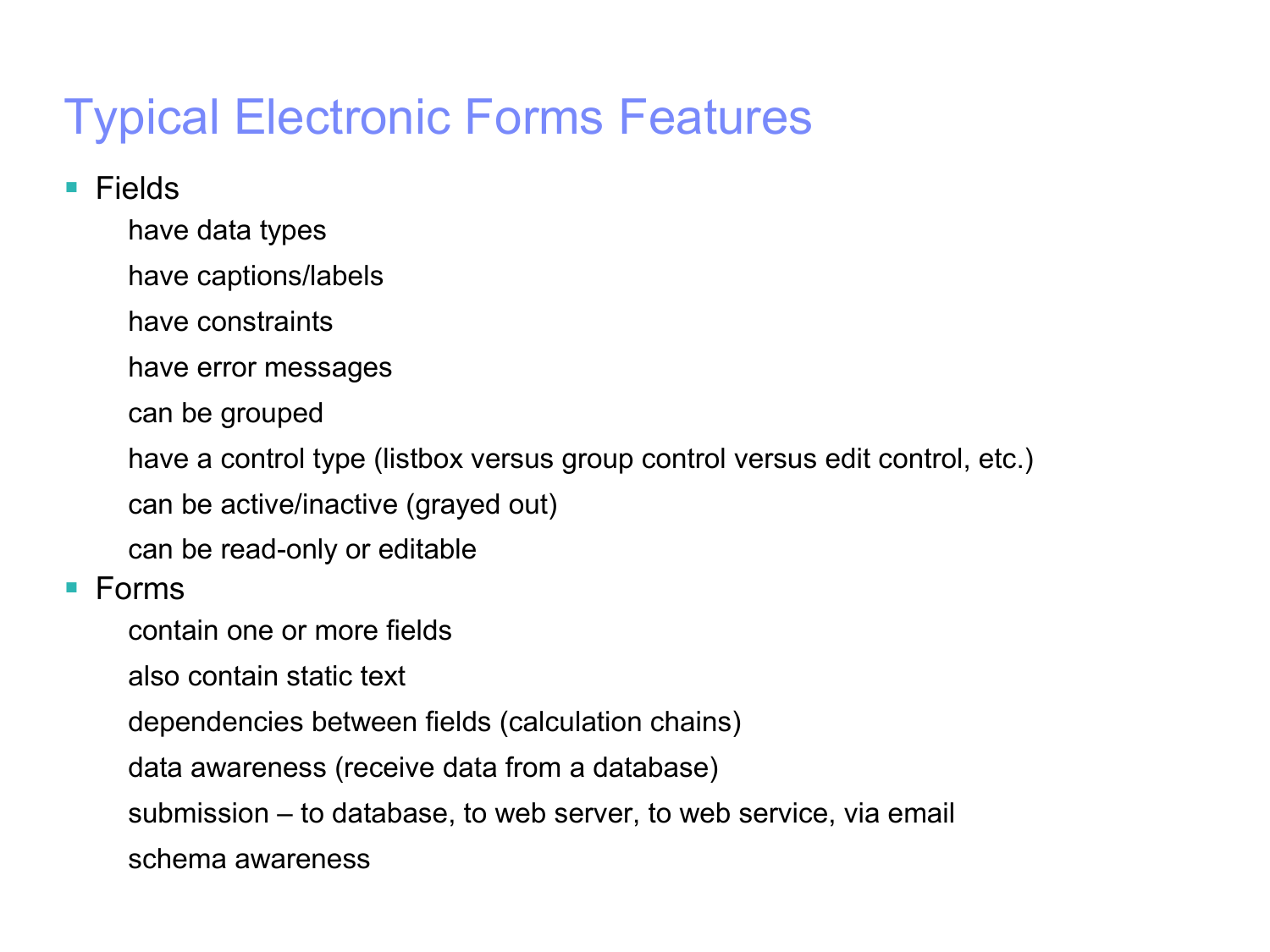## Electronic Forms – What's out there?

- **Proprietary solutions** 
	- InfoPath
	- XFA
- **Open solutions** 
	- Form document exchange via email
	- HTML
	- XForms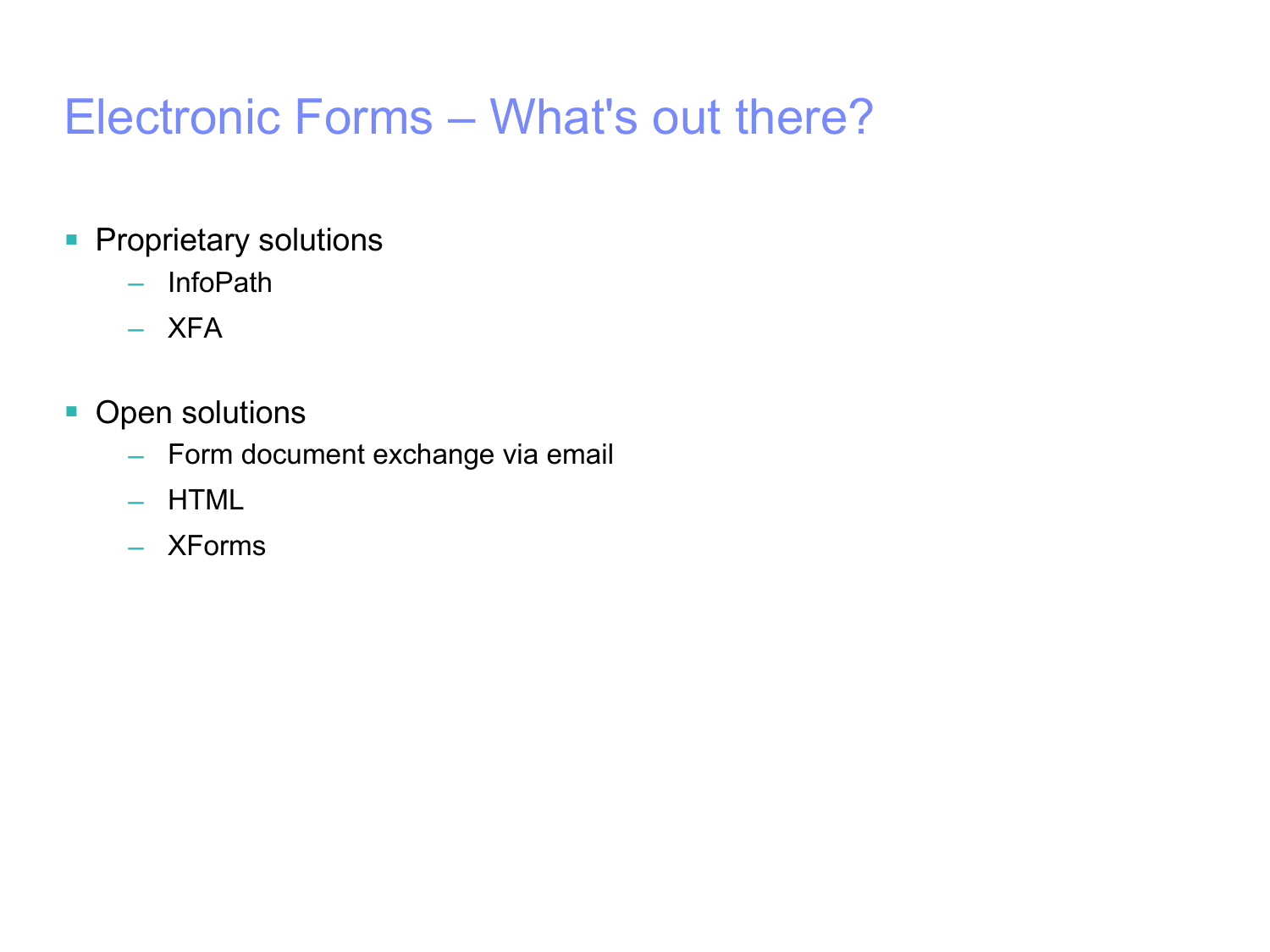| <b>XForms Implementations</b>              |                                       |
|--------------------------------------------|---------------------------------------|
|                                            | <b>Open Source</b>                    |
| Firefox extension<br>Convex<br>formsPlayer | OpenOffice<br>X-Smiles<br><b>DENG</b> |
| Browser-based                              | Standalone                            |
| <b>Lotus Forms</b><br>FormFaces            | <b>Lotus Forms</b><br>picoForms       |
|                                            | Proprietary                           |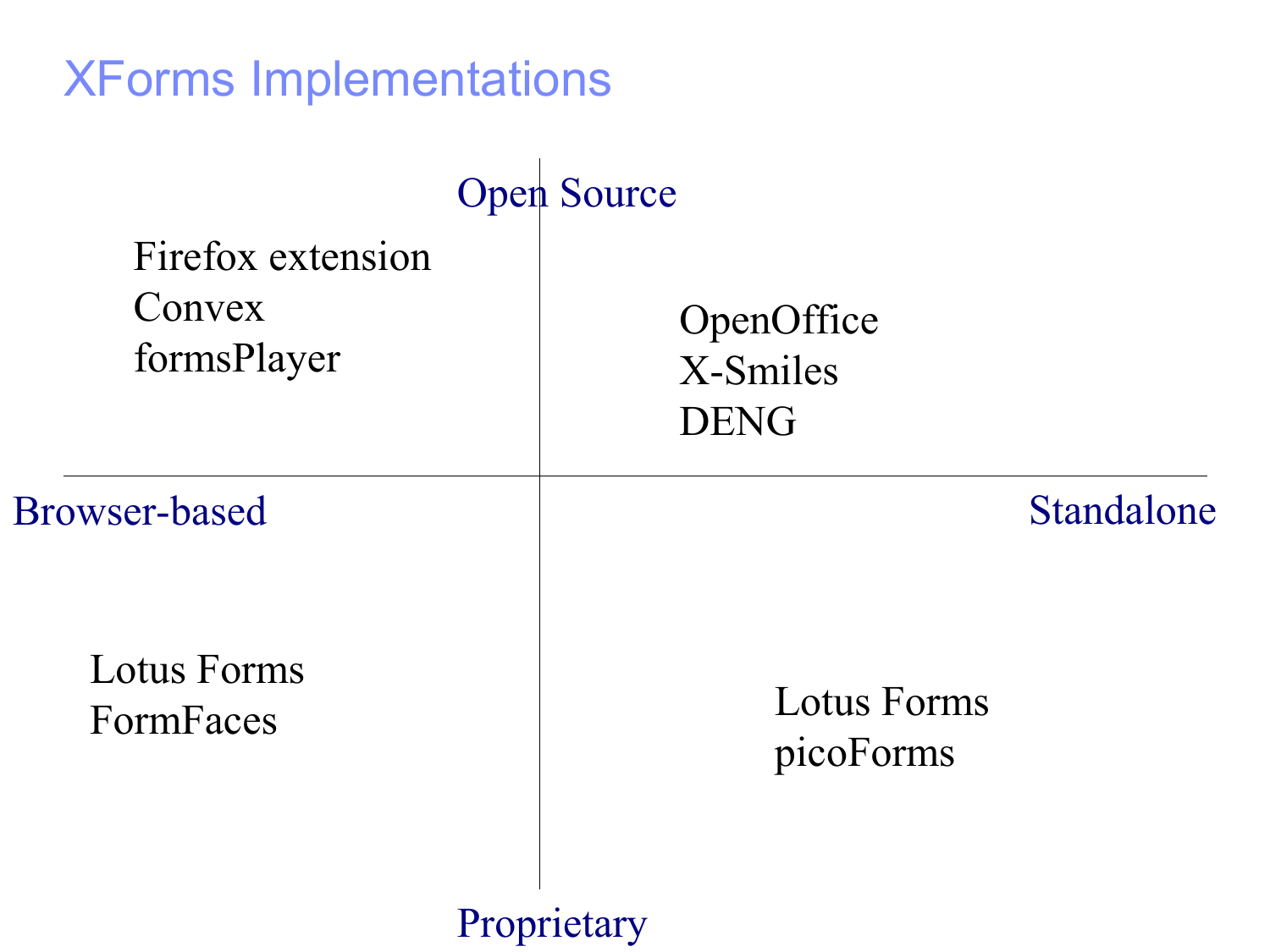### Forms in HTML

.

.

.

 $\epsilon$  = "form name="myForm" method= "get" action = "/doIt"> <input type="text" name= "fname">

```
<input type="submit" name="button">
</form>
```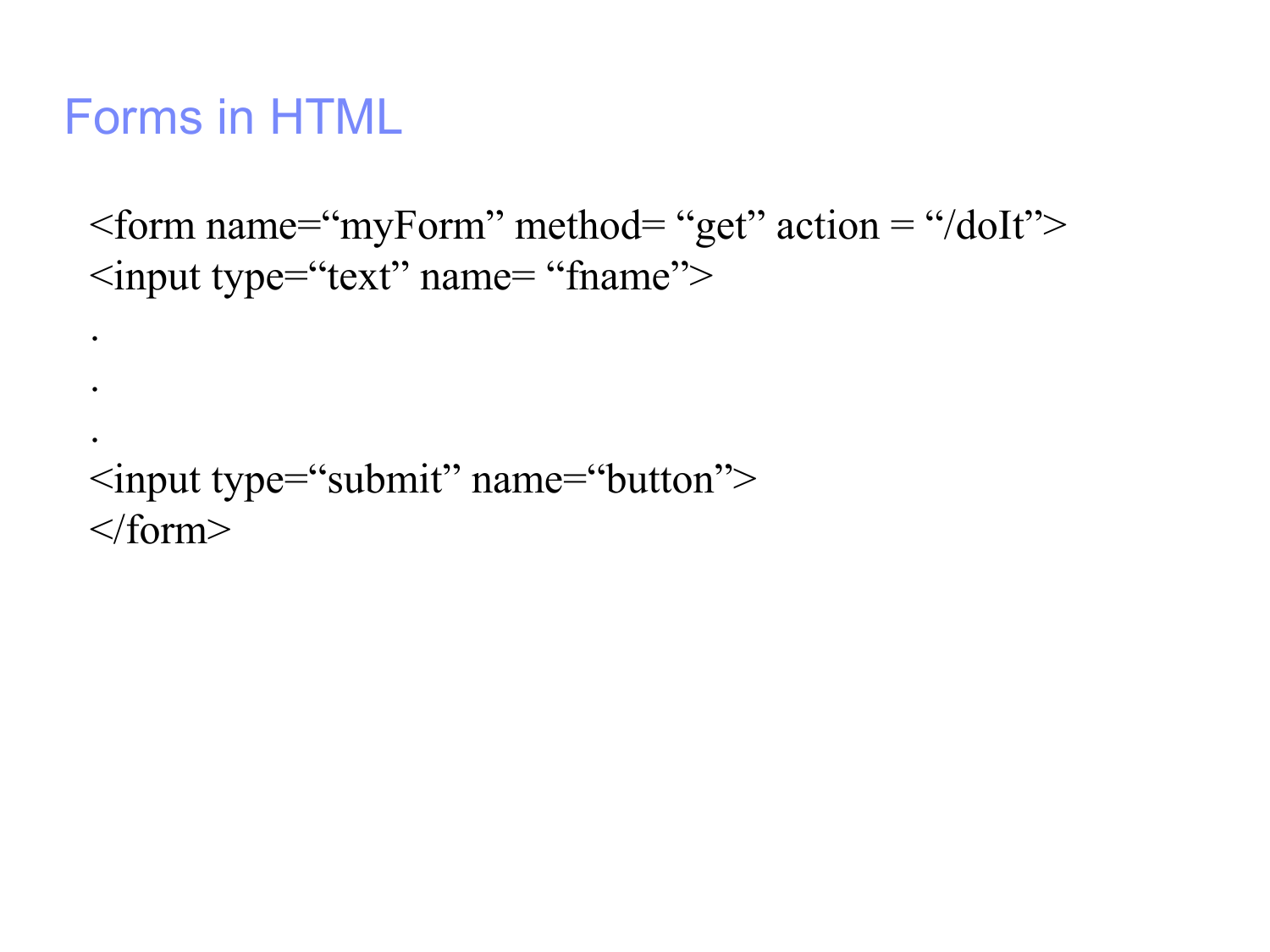### Problems with HTML Forms

- **Poor integration with XML you essentially can only submit name/value pairs**
- Default values are hard-coded
- **Poor separation of data, UI and behavior**
- Result is that "real-world" forms require extensive scripting (for field validations, calculations, error messages, etc).
- Complexity  $\rightarrow$  Cost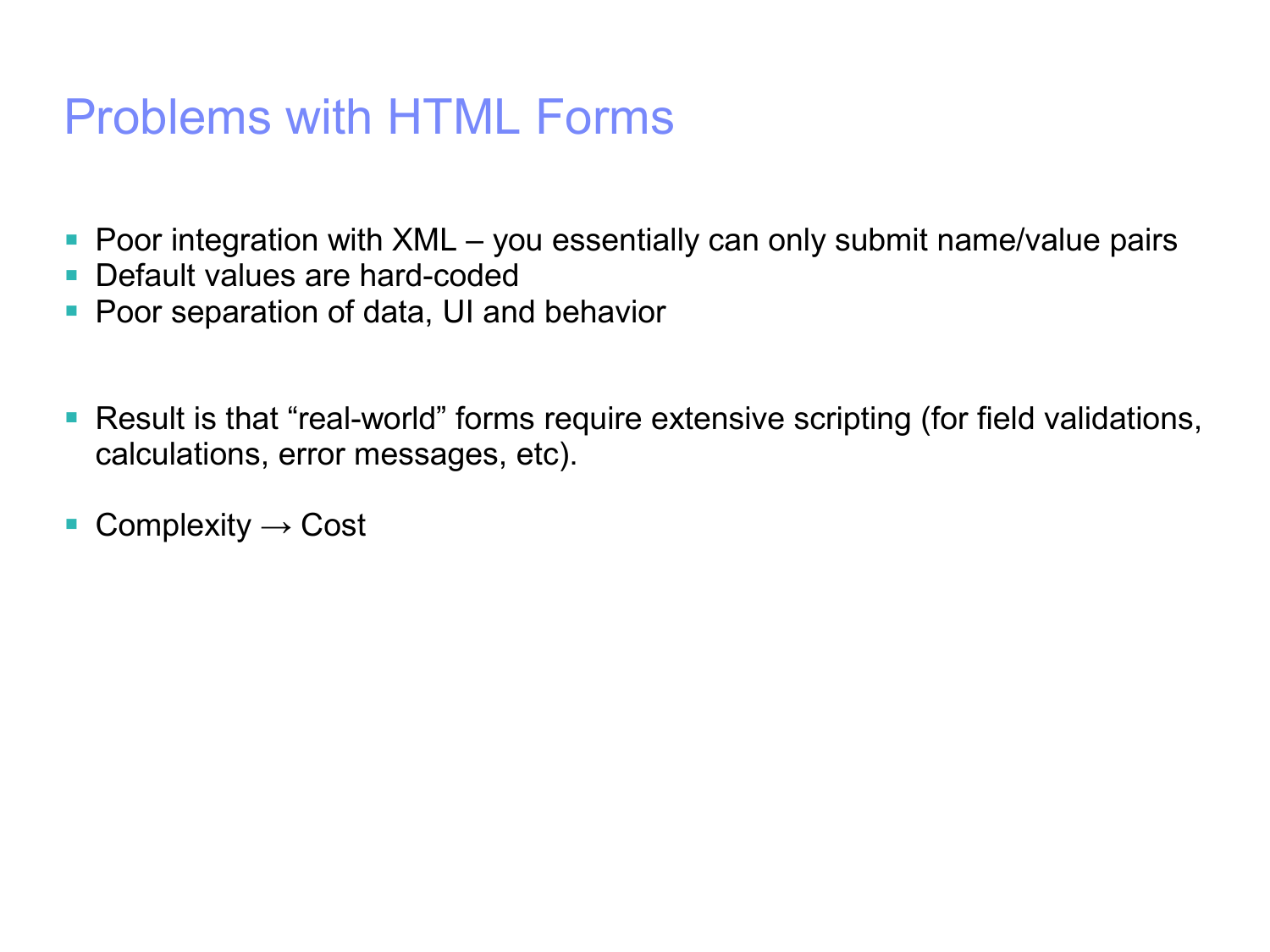## Enter XForms

- Created in W3C (2000-2003)
- A break from HTML forms
- A number of best practices included
	- XML is supported directly, not as an afterthought
	- XML Schema-aware
	- Model-View-Control separation the killer design pattern for flexible application development
	- Uses "the spreadsheet algorithm"
	- Designed for accessibility from the start
	- Declarative business rules
	- Scripting not required "most of the time"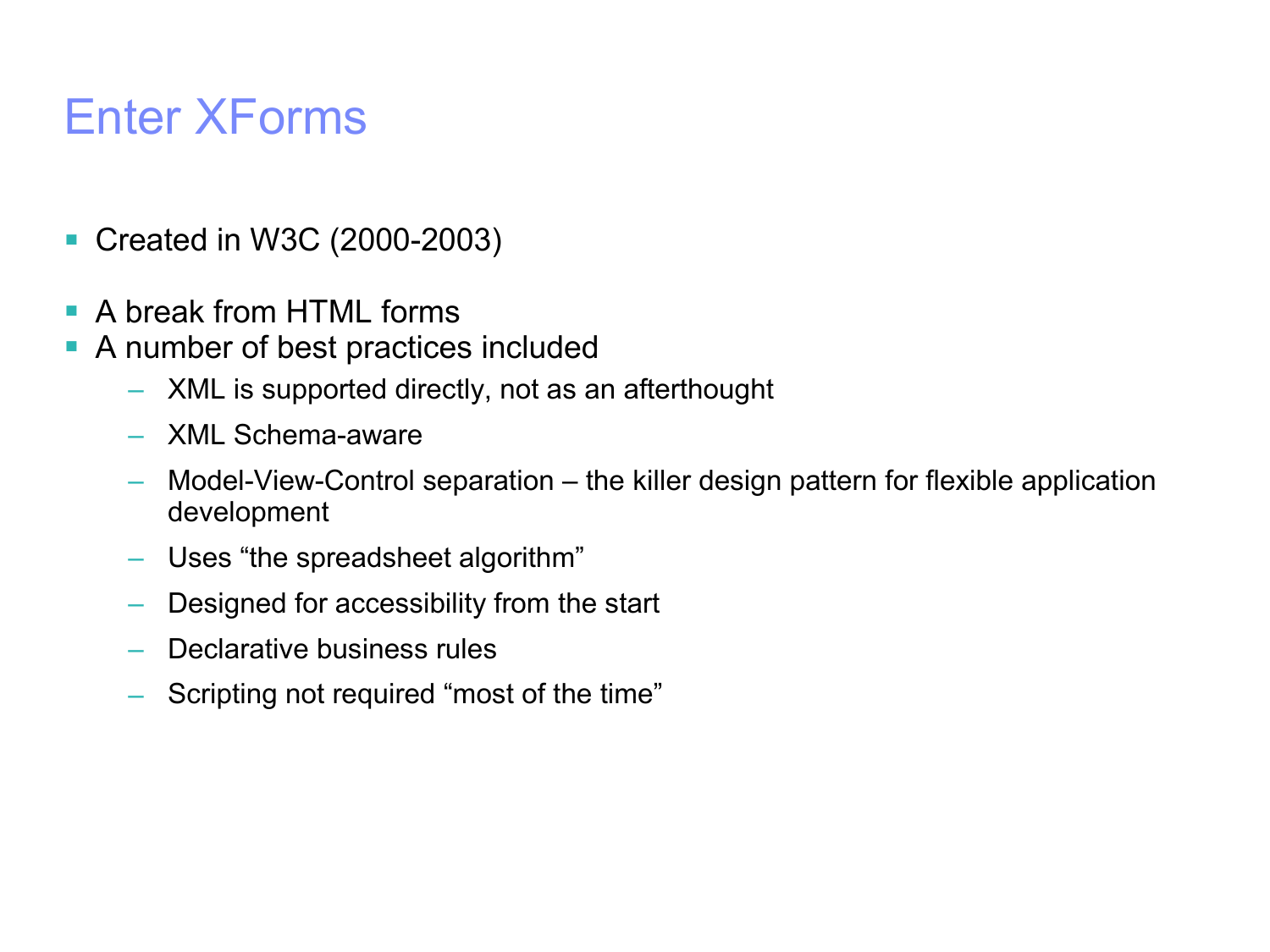### The parts of an XForm

- <xforms:model> -- model in the model-view-controller sense == the runtime state of the form
- <xforms:instance> -- an inline or linked XML document instance, typically used as the default values for the form
- <xforms:bind> -- sets type, constraints, read-only state, etc., (the "Model Item Properties")
- <xforms:submission> -- submitts the form, via HTTP GET/POST/SOAP
- The model binds data from the instance to an ID
- The form controls are bound to data via this same ID